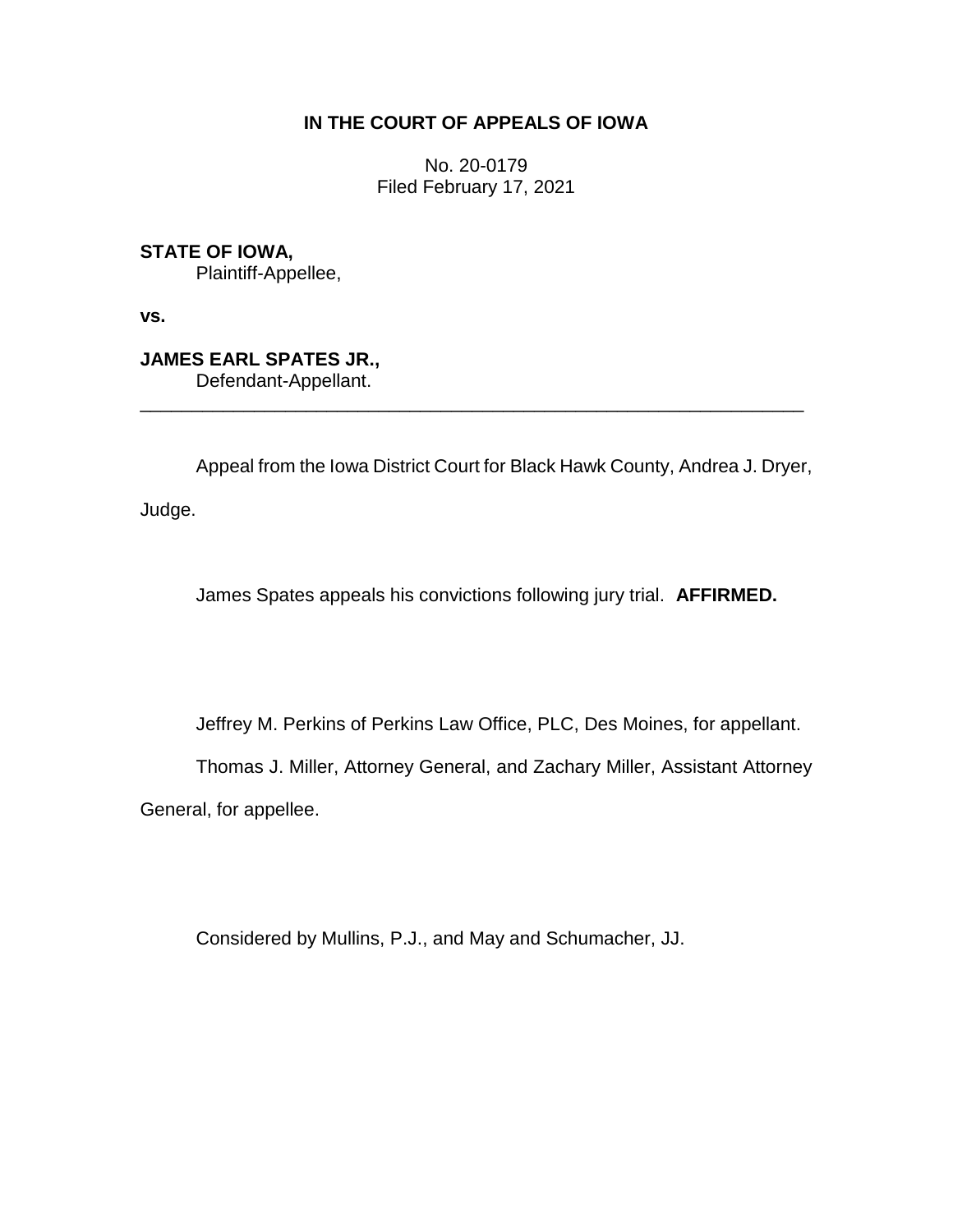#### **MULLINS, Presiding Judge.**

James Spates Jr. appeals his convictions following jury trial. He argues the district court erred in admitting exhibit B and expert testimony provided by an alleged lay witness and the convictions are reversible on plain error.

## **I. Background Facts and Proceedings**

Spates first met his wife, M.S., in 2004. At that time, she had two children from a prior relationship, a son and a daughter. Over the years, the couple had two more children together and ultimately married in 2012. M.S.'s oldest daughter called Spates "dad" even though she knew her biological father and had limited contact with him. The oldest two children of M.S. resided primarily with the family prior to law enforcement intervention.

In February 2017, M.S.'s oldest daughter fought with Spates. The child went to her bedroom and began to throw clothing and other items. When Spates entered the bedroom, he began to video record the child on a cell phone. The child was recorded saying, "[Y]ou tell them what you did to me." The child then left the home and went to visit a cousin who lived down the street. The child told the cousin about acts of sexual and physical abuse perpetrated by Spates. When she had trouble expressing herself verbally, she wrote her allegations in a notebook. The cousin also asked the child questions about the abuse and contributed to the written record of the conversation. The child and cousin revealed the allegations to the cousin's mother, who then alerted M.S. The child and M.S. went to the police station in person to make a formal report.

M.S. told Spates they were speaking with the police. Spates also went to the police station. He alleged he wanted to complete a lie detector test and resolve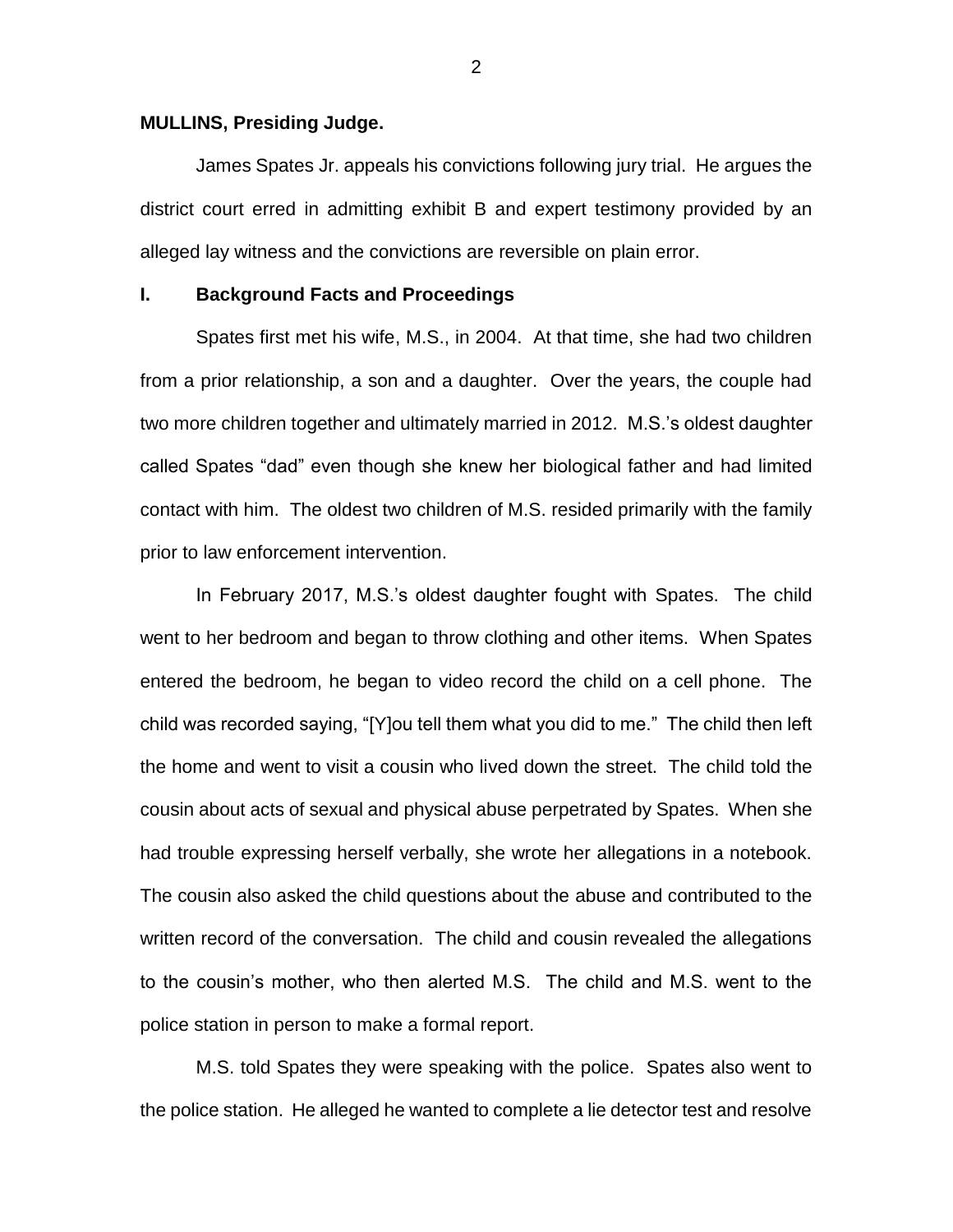any misunderstanding. Spates voluntarily spoke with an officer. Initially, Spates denied sending text messages to the child that could be misunderstood to have a sexual intent, but he later admitted to sending certain texts and asking the child to delete them. He denied all allegations of sexual and physical abuse.

Spates was charged with sexual abuse in the second degree, sexual abuse in the third degree, and sexual abuse in the third degree by force or against the will of the other person or with a person twelve or thirteen years of age. He was convicted of all three charges following a jury trial. Spates appeals his convictions and sentences, raising evidentiary issues.

## **II. Standard of Review**

"We review the admission of evidence challenged as hearsay for the correction of errors at law. Improperly admitted hearsay constitutes grounds for reversal unless the proffering party establishes the error was not prejudicial." *State v. Plain*, 898 N.W.2d 801, 810 (Iowa 2017). "We review all other evidentiary rulings for an abuse of discretion." *State v. Dudley*, 856 N.W.2d 668, 675 (Iowa 2014). We examine the record to determine whether the district court ruled "on grounds or for reasons clearly untenable or to an extent clearly unreasonable." *Id.*

In his final claim, Spates asks this court to adopt and apply the plain-error doctrine. Our supreme court examines its own prior decisions with great caution. *State v. Brown*, 930 N.W.2d 840, 854 (Iowa 2019).

#### **III. Discussion**

## A. Exhibit B

Spates argues that exhibit B, the two notebook pages created by the child and her cousin that details the abuse allegations, was double hearsay and should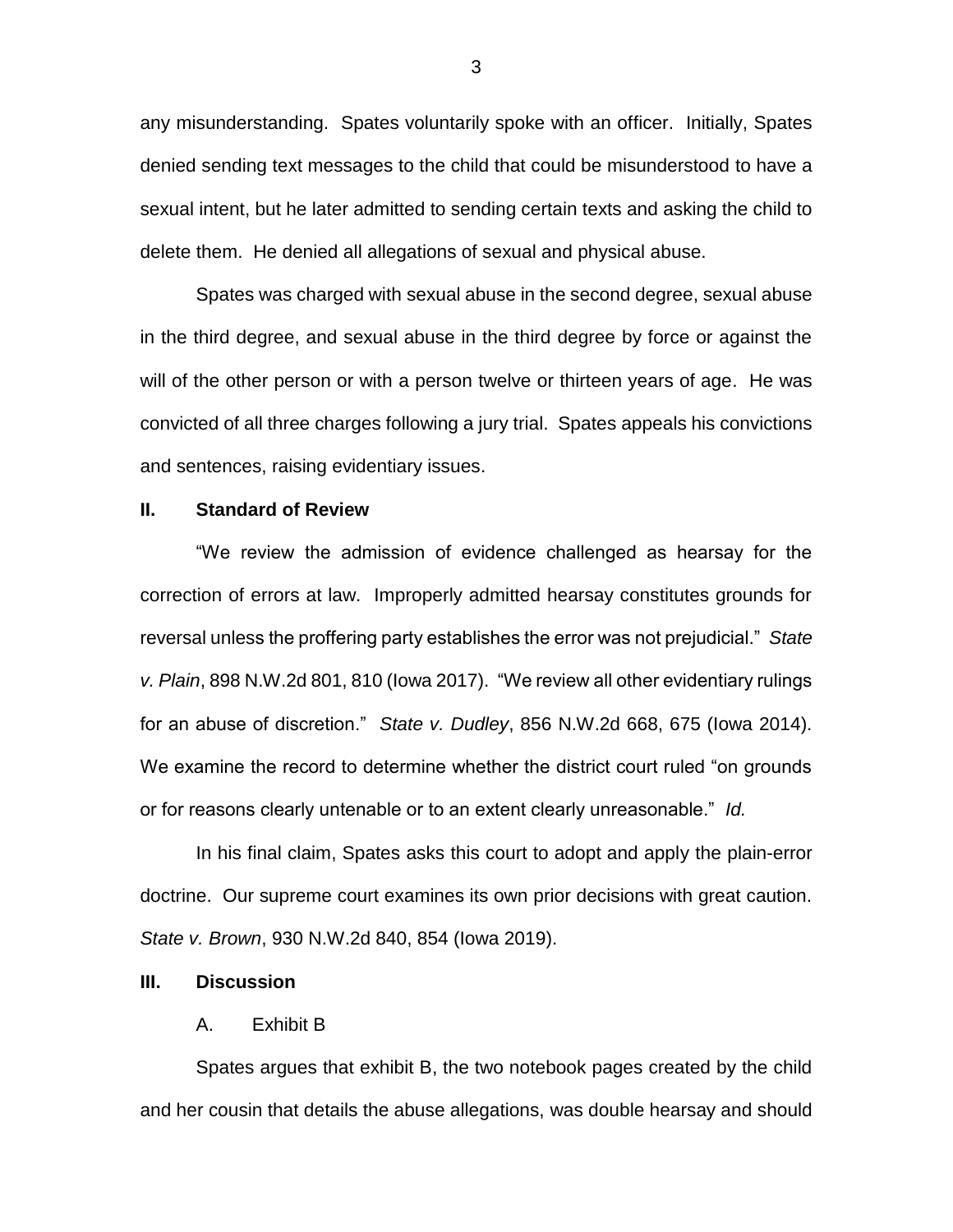have been excluded. He also argues it is not admissible by the recorded recollection exception to the rule against hearsay and that prejudice resulted from its admission. *See* Iowa R. Evid. 5.803(5). The state challenges error preservation.

The State first attempted to enter exhibit B while the child testified. Spates objected, arguing more than half of the exhibit was hearsay and made no further argument for the remainder of the document. Spates's objection was sustained. The State offered exhibit B a second time when the cousin who participated in the creation of the document testified. Spates objected only to admission of the second page of the exhibit. Both pages were admitted. The court heard arguments about exhibit B multiple times following admission. Spates again argued the exhibit was hearsay. The State argued exhibit B was admissible pursuant to the exception for recorded recollections. Ultimately, the exhibit was modified to redact references to another child, but the district court made no ruling specifically on the hearsay objection.

The State's error-preservation challenge is based on the timing of the second hearsay objection. The district court admitted exhibit B while the cousin was testifying. Spates raised a second hearsay objection later, during arguments outside the presence of the jury. The State also argues error is not preserved because the district court never ruled on the second hearsay objection. No posttrial motions regarding exhibit B were filed.

"It is a fundamental doctrine of appellate review that issues must ordinarily be both raised and decided by the district court before we will decide them on appeal." *Meier v. Senecaut*, 641 N.W.2d 532, 537 (Iowa 2002). In the event the

4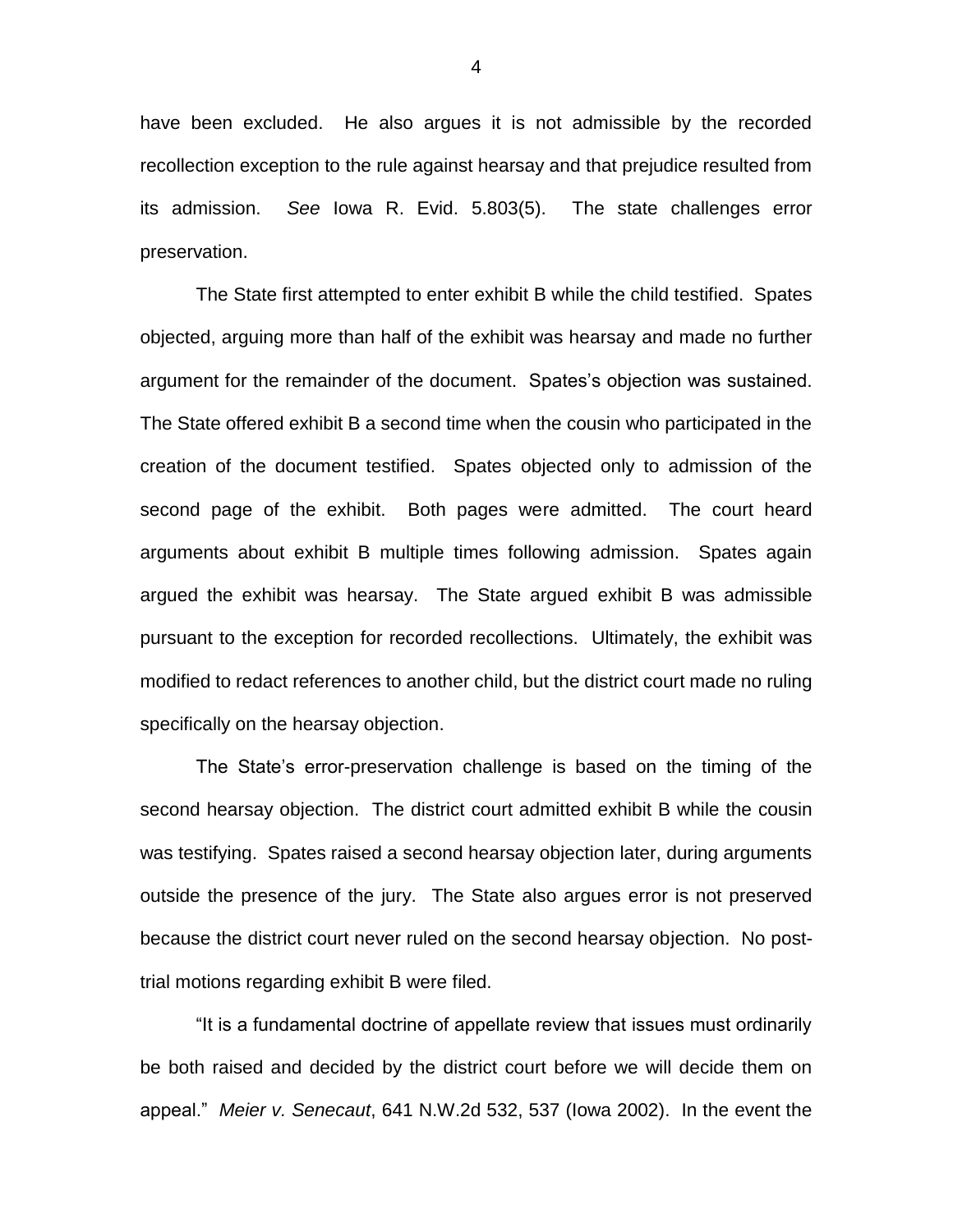district court does not rule on an issue raised, "the party who raised the issue must file a motion requesting a ruling in order to preserve error for appeal." *Id.* Error preservation rests on timely objection at trial. *Roberts v. Newville*, 554 N.W.2d 298, 300 (Iowa Ct. App. 1996). "A timely and specific objection is required to alert the judge to the issue raised and enable opposing counsel to take corrective action to remedy the defect if possible." *Id.* "The initiative is placed on the party, not the judge . . . . [A] failure to object to an offer of evidence at the time the offer is made, assigning the grounds, is a waiver upon appeal of any ground of complaint against its admission." *Milks v. Iowa Oto-Head & Neck Specialists, P.C.*, 519 N.W.2d 801, 806 (Iowa 1994) (quoting John W. Strong, *McCormick on Evidence* § 52, at 200 (4th ed. 1992)).

The record is clear that the first time the State attempted to offer exhibit B, Spates immediately made a hearsay objection that was sustained. The record is also clear that the second time the exhibit was offered, it was admitted following a sidebar discussion. After the cousin's testimony was complete, further record was made. Only then did hearsay reenter the discussion, and no ruling was ever made. Accordingly, error was not preserved. *See Roberts*, 554 N.W.2d at 300.

B. Social Worker Testimony

The social worker who observed the forensic interview of the child regarding the abuse allegations testified as a rebuttal witness for the State at trial. Spates argues the testimony was inadmissible expert testimony provided by a lay witness and, for the first time on appeal, argues the social worker's statement amounts to vouching. The State argues the social worker was permitted to testify to her observations as a lay witness and contests the error preservation of the vouching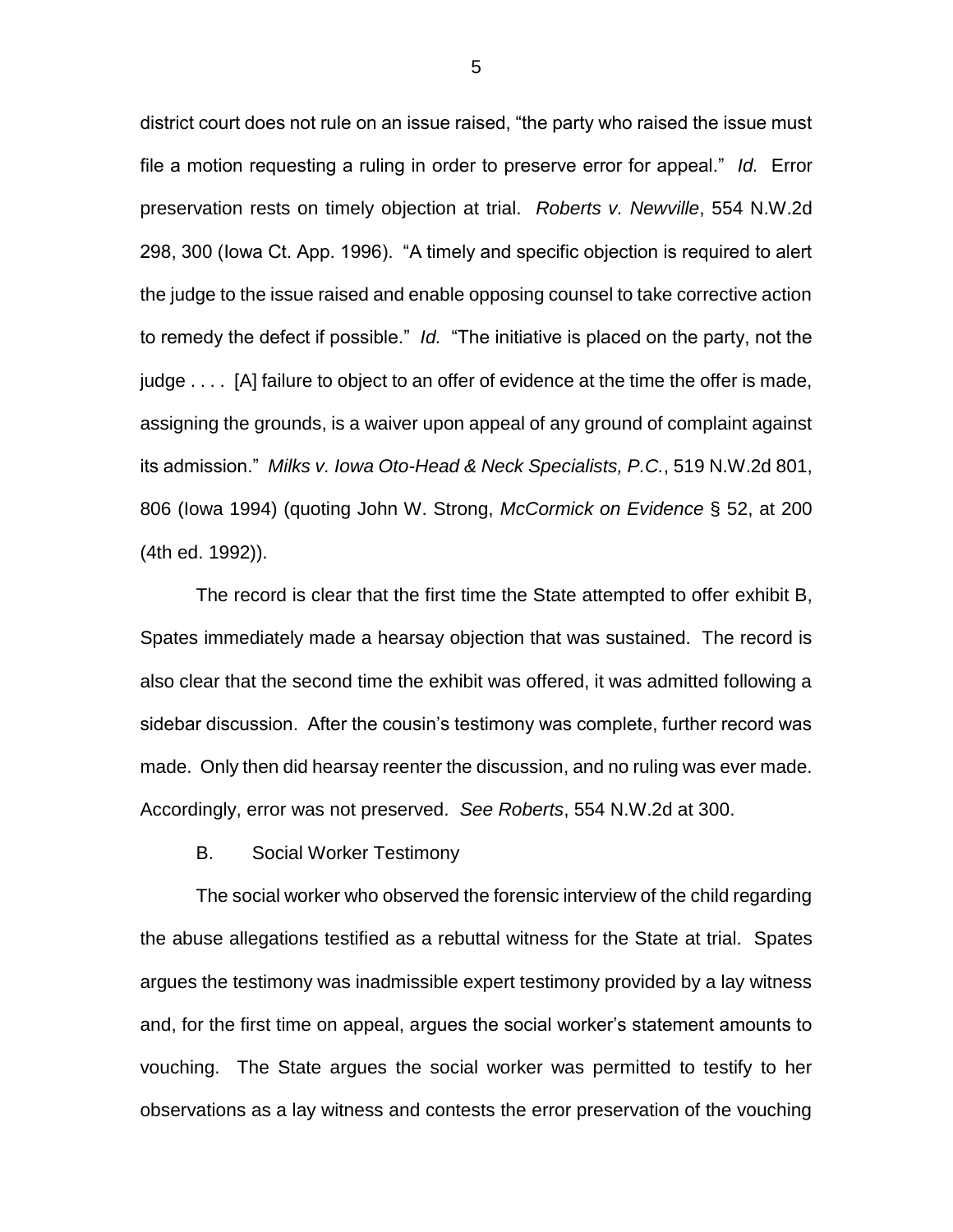argument. Because the vouching issue was raised for the first time on appeal, it is not preserved. *Meier*, 641 N.W.2d at 537.

The social worker was asked, "And what was [the child's] demeanor like during the interview?" Spates objected and argued the question called for an opinion and improper rebuttal, but the social worker was allowed to answer and describe what she observed of the child's demeanor. The social worker said, "I'd describe her as maybe sullen and not excited. She spoke in a way that as if she were recalling memories, you know, just the flow of the conversation was there."

Iowa Rule of Evidence 5.701 permits a non-expert witness to testify in the form of an opinion that is "(a) Rationally based on the witness's perception; (b) Helpful to clearly understanding the witness's testimony or to determining a fact in issue; and (c) Not based on scientific, technical, or other specialized knowledge within the scope of rule 5.702." An expert witness is "[a] witness who is qualified as an expert by knowledge, skill, experience, training, or education." Iowa R. Evid. 5.702. An expert witness "may testify in the form of an opinion or otherwise if the expert's scientific, technical, or other specialized knowledge will help the trier of fact to understand the evidence or to determine a fact in issue." *Id.*

The parties agree the social worker was a lay witness. The social worker's statements were comprised of her opinion of what she personally witnessed during the child's interview regarding the child's demeanor and would help the jury determine whether the alleged abuse took place. The social worker limited her answer to describing how she perceived the child's emotional state and manner of speaking. Pursuant to the language of rule 5.701, a lay witness may testify to an opinion regarding events that were personally witnessed, provided those